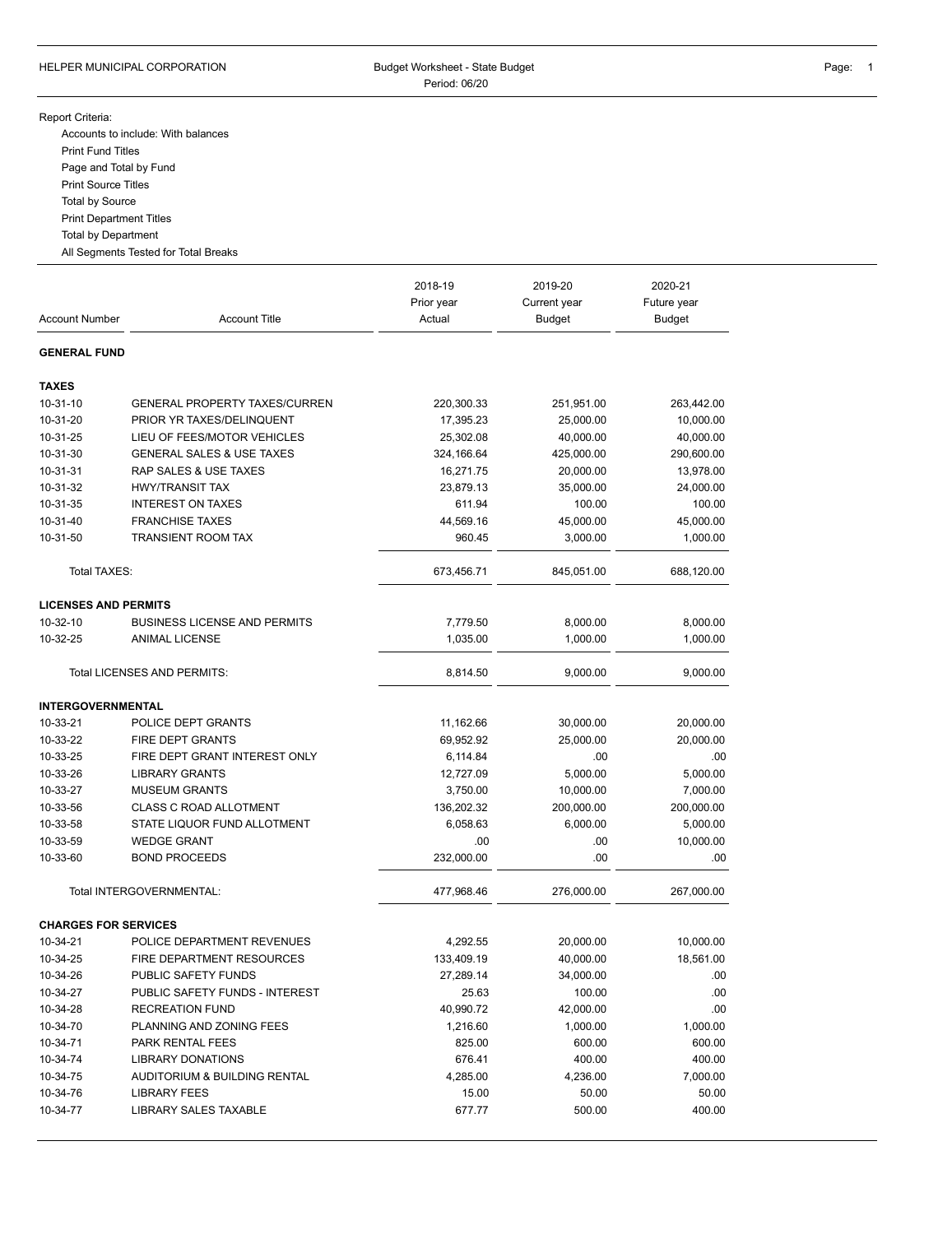|                              | <b>HELPER MUNICIPAL CORPORATION</b>     | Budget Worksheet - State Budget<br>Period: 06/20 |                                          |                                  | Page:<br>-2 |
|------------------------------|-----------------------------------------|--------------------------------------------------|------------------------------------------|----------------------------------|-------------|
| <b>Account Number</b>        | <b>Account Title</b>                    | 2018-19<br>Prior year<br>Actual                  | 2019-20<br>Current year<br><b>Budget</b> | 2020-21<br>Future year<br>Budget |             |
| 10-34-81                     | SALE OF CEMETERY LOTS                   | 21,300.00                                        | 25,000.00                                | 25,000.00                        |             |
| 10-34-83                     | <b>BURIAL CHARGES</b>                   | 7,400.00                                         | 7,000.00                                 | 7,000.00                         |             |
| 10-34-91                     | POOL PASSES TAXABLE                     | 35,171.82                                        | 40,000.00                                | .00                              |             |
| 10-34-92                     | POOL TAXABLES CONCESSIONS 5.9%          | 14,017.52                                        | 10,000.00                                | .00                              |             |
| 10-34-93                     | POOL FOODTAXABLES CONCESSIONS           | 9,926.38                                         | 6,000.00                                 | .00                              |             |
| 10-34-94                     | MUSEUM-CHARGES FOR SERVICES             | 10,984.17                                        | 9,000.00                                 | 9,000.00                         |             |
| 10-34-95                     | MUSEUM-DONATIONS                        | 14,182.38                                        | 10,000.00                                | 10,000.00                        |             |
| 10-34-97                     | MUSEUM-UPL MEMORIAL FUND                | 600.00                                           | 500.00                                   | .00                              |             |
|                              | Total CHARGES FOR SERVICES:             | 327,285.28                                       | 250,386.00                               | 89,011.00                        |             |
| <b>FINES AND FORFEITURES</b> |                                         |                                                  |                                          |                                  |             |
| 10-35-11                     | <b>COURT FINES</b>                      | 29,372.96                                        | 30,000.00                                | 35,000.00                        |             |
| 10-35-21                     | <b>COURT REVENUE</b>                    | 2,511.71                                         | 5,000.00                                 | 3,000.00                         |             |
|                              | Total FINES AND FORFEITURES:            | 31,884.67                                        | 35,000.00                                | 38,000.00                        |             |
| <b>MISCELLANEOUS</b>         |                                         |                                                  |                                          |                                  |             |
| 10-36-10                     | <b>INTEREST INCOME</b>                  | 4,782.22                                         | 8,000.00                                 | 8,000.00                         |             |
| 10-36-20                     | <b>RENTS AND CONCESSIONS</b>            | 29,127.01                                        | 25,649.00                                | 30,000.00                        |             |
| 10-36-30                     | STREETS, SIDEWALK/CURB REPAIR           | 1,598.43                                         | 20,000.00                                | 20,000.00                        |             |
| 10-36-40                     | SALE OF FIXED ASSETS                    | .00                                              | 5,000.00                                 | 5,000.00                         |             |
| 10-36-50                     | SALE OF MATERIALS AND SUPPLIES          | 1,464.51                                         | 5,500.00                                 | 5,500.00                         |             |
| 10-36-60                     | <b>DONATIONS</b>                        | 980.00                                           | 3,000.00                                 | 3,000.00                         |             |
| 10-36-70                     | <b>SUNDRY REVENUES</b>                  | 5,989.74                                         | 5,000.00                                 | 5,000.00                         |             |
| 10-36-71                     | TRANSFER FROM ELECTRIC FUND             | 350,000.00                                       | 350,000.00                               | 350,000.00                       |             |
|                              | Total MISCELLANEOUS:                    | 393,941.91                                       | 422,149.00                               | 426,500.00                       |             |
| <b>COURT</b>                 |                                         |                                                  |                                          |                                  |             |
| 10-41-32                     | <b>COURT CASES</b>                      | 33,322.00                                        | 35,000.00                                | 33,000.00                        |             |
| 10-41-51                     | <b>INSURANCES</b>                       | 3,000.00                                         | 3,000.00                                 | 3,000.00                         |             |
| Total COURT:                 |                                         | 36,322.00                                        | 38,000.00                                | 36,000.00                        |             |
| <b>ADMINISTRATION</b>        |                                         |                                                  |                                          |                                  |             |
| 10-43-11                     | PERMANENT EMPLOYEES                     | 62,282.21                                        | 66,000.00                                | 67,000.00                        |             |
| 10-43-13                     | <b>EMPLOYEE BENEFITS</b>                | 26,604.95                                        | 25,000.00                                | 23,000.00                        |             |
| 10-43-21                     | <b>BOOK, SUBSCRIPT &amp; MEMBERSHIP</b> | 1,290.86                                         | 1,500.00                                 | 1,500.00                         |             |
| 10-43-22                     | PUBLIC NOTICES                          | 259.00                                           | 500.00                                   | 500.00                           |             |
| 10-43-23                     | <b>TRAVEL</b>                           | .00                                              | 400.00                                   | .00                              |             |
| 10-43-24                     | OFFICE EXPENSE & SUPPLIES               | 4,540.39                                         | 3,000.00                                 | 3,000.00                         |             |
| 10-43-25                     | EQUIP-SUPPLIES & MAINTENANCE            | 557.67                                           | 3,000.00                                 | 3,000.00                         |             |
| 10-43-27                     | <b>UTILITIES</b>                        | 60.00                                            | 1,000.00                                 | .00                              |             |
| 10-43-28                     | <b>TELEPHONE</b>                        | 612.84                                           | 1,000.00                                 | 1,000.00                         |             |
| 10-43-31                     | PROFESSIONAL & TECH.                    | 15,091.66                                        | 20,000.00                                | 15,000.00                        |             |
| 10-43-33                     | <b>EDUCATION</b>                        | .00                                              | 250.00                                   | 250.00                           |             |
| 10-43-34                     | <b>AUDITOR</b>                          | 15,390.00                                        | 16,000.00                                | 16,000.00                        |             |
| 10-43-35                     | <b>ELECTION</b>                         | .00                                              | 2,500.00                                 | .00                              |             |
| 10-43-51                     | <b>INSURANCE</b>                        | 4,000.00                                         | 5,000.00                                 | 3,000.00                         |             |
| 10-43-54                     | <b>CONTRIBUTIONS</b>                    | 102.32                                           | 2,000.00                                 | .00                              |             |
| 10-43-75                     | <b>SPECIAL PROJECTS</b>                 | .00                                              | 2,000.00                                 | .00                              |             |
| 10-43-79                     | <b>BANK CHARGES</b>                     | 90.64                                            | 200.00                                   | .00                              |             |
|                              | Total ADMINISTRATION:                   | 130,882.54                                       | 149,350.00                               | 133,250.00                       |             |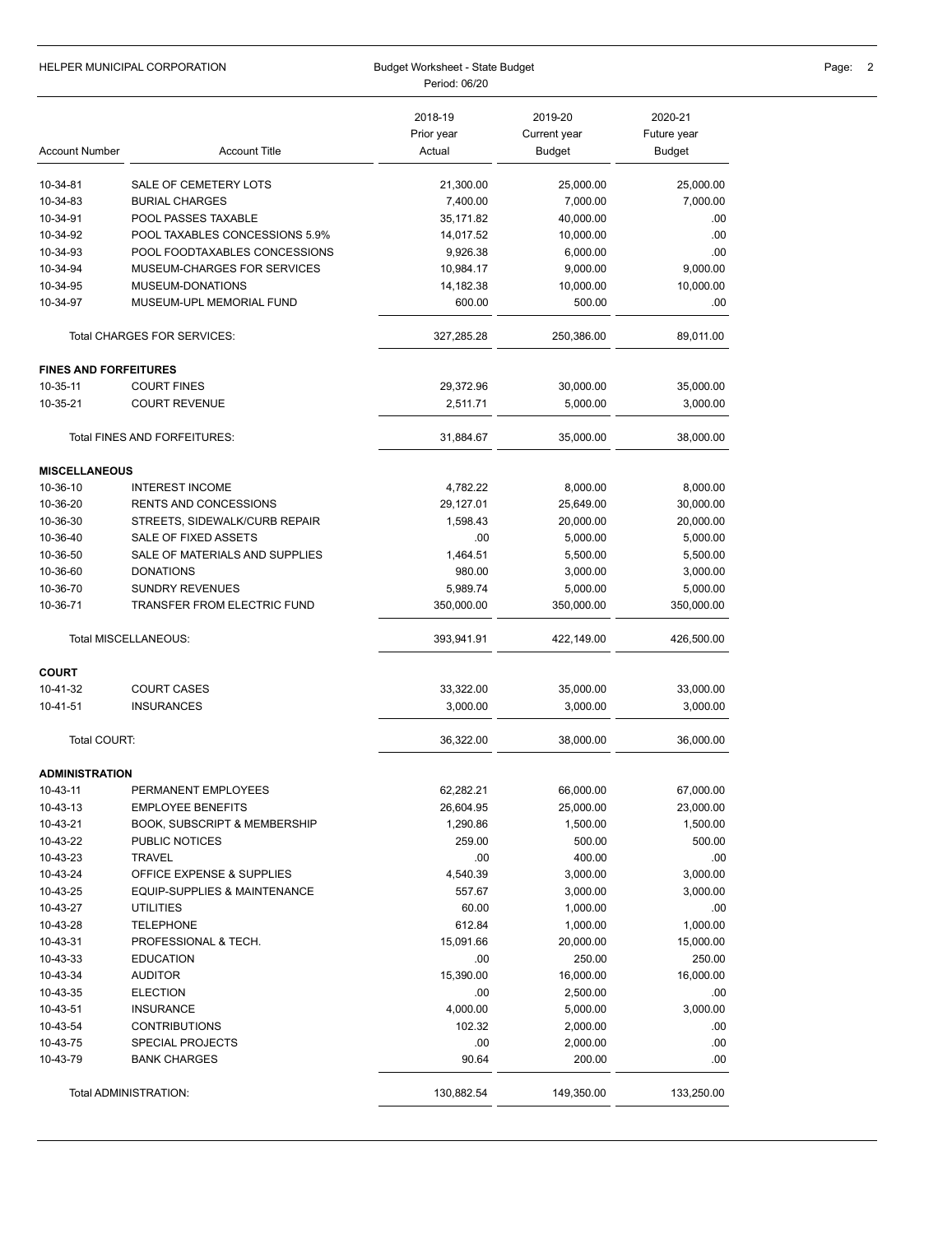|                          | HELPER MUNICIPAL CORPORATION<br>Budget Worksheet - State Budget<br>Period: 06/20 |                                 |                                          | Page: 3                          |  |
|--------------------------|----------------------------------------------------------------------------------|---------------------------------|------------------------------------------|----------------------------------|--|
| <b>Account Number</b>    | <b>Account Title</b>                                                             | 2018-19<br>Prior year<br>Actual | 2019-20<br>Current year<br><b>Budget</b> | 2020-21<br>Future year<br>Budget |  |
| <b>BUILDINGS</b>         |                                                                                  |                                 |                                          |                                  |  |
| 10-45-11                 | PERMANENT EMPLOYEES                                                              | 25,293.00                       | 26,000.00                                | 26,000.00                        |  |
| 10-45-13                 | <b>EMPLOYEE BENEFITS</b>                                                         | 21,958.26                       | 19,000.00                                | 15,000.00                        |  |
| 10-45-19                 | <b>UNIFORM</b>                                                                   | 250.00                          | 250.00                                   | 250.00                           |  |
| 10-45-24                 | OFFICE EXPENSE & SUPPLIES                                                        | 25.00                           | .00                                      | .00.                             |  |
| 10-45-25                 | EQUIP-SUPPLIES & MAINTENANCE                                                     | 1,358.35                        | 30,000.00                                | .00                              |  |
| 10-45-26                 | BLDG & GROUNDS-SUPP & MAINT.                                                     | 12,002.74                       | 40,000.00                                | 20,000.00                        |  |
| 10-45-27                 | <b>UTILITIES</b>                                                                 | 22,325.84                       | 25,000.00                                | 25,000.00                        |  |
| 10-45-51                 | <b>INSURANCE</b>                                                                 | 12,674.86                       | 15,000.00                                | 15,000.00                        |  |
| Total BUILDINGS:         |                                                                                  | 95,888.05                       | 155,250.00                               | 101,250.00                       |  |
| <b>DEBT SERVICE</b>      |                                                                                  |                                 |                                          |                                  |  |
| 10-47-09                 | <b>BOND INTEREST PUBLIC SAFTEY</b>                                               | 7,800.00                        | 6,210.00                                 | .00                              |  |
| 10-47-10                 | PRINCIPAL ON BOND PUBLIC SAFT                                                    | 26,000.00                       | 27,000.00                                | .00.                             |  |
| 10-47-11                 | <b>CIB SWIMMING POOL</b>                                                         | 30,000.00                       | 30,000.00                                | .00                              |  |
| 10-47-12                 | <b>MUSEUM BOND</b>                                                               | 5,000.00                        | 5,000.00                                 | 5,000.00                         |  |
| 10-47-13                 | RIO THEATER CIB                                                                  | 8,000.00                        | 8,000.00                                 | .00                              |  |
| 10-47-14                 | FIRE TRUCK CIB PINCIPAL                                                          | .00                             | 5,800.00                                 | .00.                             |  |
| 10-47-15                 | FIRE TRUCK CIB INTEREST                                                          | .00                             | 2,761.00                                 | .00.                             |  |
| Total DEBT SERVICE:      |                                                                                  | 76,800.00                       | 84,771.00                                | 5,000.00                         |  |
| <b>POLICE DEPARTMENT</b> |                                                                                  |                                 |                                          |                                  |  |
| 10-51-11                 | PERMANENT EMPLOYEES                                                              | 300,681.07                      | 310,000.00                               | 310,000.00                       |  |
| 10-51-13                 | <b>EMPLOYEE BENEFITS</b>                                                         | 176,135.47                      | 225,000.00                               | 225,000.00                       |  |
| 10-51-19                 | <b>UNIFORM</b>                                                                   | 2,310.00                        | 3,300.00                                 | 3,300.00                         |  |
| 10-51-21                 | <b>BOOK, SUBSCRIPT &amp; MEMBERSHIP</b>                                          | 390.00                          | 200.00                                   | 250.00                           |  |
| 10-51-23<br>10-51-24     | <b>TRAVEL</b><br>OFFICE EXPENSE & SUPPLIES                                       | 1,306.40<br>2,215.71            | 2,000.00<br>2,000.00                     | 2,000.00<br>5,000.00             |  |
| 10-51-25                 | EQUIP-SUPPLIES & MAINTENANCE                                                     | 17,616.89                       | 10,000.00                                | 10,000.00                        |  |
| 10-51-27                 | <b>UTILITIES</b>                                                                 | 1,460.95                        | 2,000.00                                 | 2,000.00                         |  |
| 10-51-28                 | <b>TELEPHONE</b>                                                                 | 4,087.54                        | 4,000.00                                 | 4,000.00                         |  |
| 10-51-29                 | <b>GAS &amp; CAR MAINTENANCE</b>                                                 | 14,990.55                       | 15,000.00                                | 15,000.00                        |  |
| 10-51-31                 | PROFESSIONAL & TECH.                                                             | 36,919.00                       | 30,000.00                                | 30,000.00                        |  |
| 10-51-33                 | <b>EDUCATION</b>                                                                 | 8,503.93                        | 500.00                                   | 500.00                           |  |
| 10-51-35                 | ANIMAL CONTROL SUPPLIES                                                          | 64.50                           | 65.00                                    | 70.00                            |  |
| 10-51-51                 | <b>INSURANCE</b>                                                                 | 2,089.00                        | 9,000.00                                 | 9,000.00                         |  |
| 10-51-76                 | SPECIAL GRANTS (FORFETURES)                                                      | 5,151.02                        | 5,000.00                                 | 2,000.00                         |  |
|                          | Total POLICE DEPARTMENT:                                                         | 573,922.03                      | 618,065.00                               | 618,120.00                       |  |
| <b>FIRE DEPARTMENT</b>   |                                                                                  |                                 |                                          |                                  |  |
| 10-55-11                 | PERMANENT EMPLOYEE                                                               | 44,470.80                       | 50,000.00                                | 55,000.00                        |  |
| 10-55-13                 | <b>EMPLOYEE BENEFITS</b>                                                         | 7,706.84                        | 8,000.00                                 | 8,000.00                         |  |
| 10-55-21                 | <b>BOOK, SUBSCRIPT &amp; MEMBERSHIP</b>                                          | 483.00                          | 500.00                                   | 500.00                           |  |
| 10-55-22                 | PUBLIC NOTICES                                                                   | 428.00                          | .00                                      | .00                              |  |
| 10-55-23                 | <b>TRAVEL/FIRE ASST</b>                                                          | 20,025.00                       | 10,000.00                                | 500.00                           |  |
| 10-55-24                 | OFFICE EXPENSE & SUPPLIES                                                        | 11,073.89                       | 650.00                                   | 650.00                           |  |
| 10-55-25                 | EQUIP-SUPPLIES & MAINTENANCE                                                     | 13, 117.34                      | 12,000.00                                | 12,000.00                        |  |
| 10-55-26                 | BLDG & GROUNDS-SUPP & MAINT                                                      | 22.50                           | .00                                      | .00.                             |  |
| 10-55-27                 | <b>UTILITIES</b>                                                                 | 1,460.96                        | 2,000.00                                 | 2,000.00                         |  |
| 10-55-28                 | <b>TELEPHONE</b>                                                                 | 954.95                          | 800.00                                   | 800.00                           |  |
| 10-55-29                 | <b>GAS &amp; CAR MAINTENANCE</b>                                                 | 2,446.28                        | 3,500.00                                 | 3,500.00                         |  |
| 10-55-31<br>10-55-32     | PROFESSIONAL & TECH<br><b>GENERAL HEALTH</b>                                     | 8,135.00<br>.00.                | 9,000.00<br>400.00                       | 10,000.00<br>400.00              |  |
|                          |                                                                                  |                                 |                                          |                                  |  |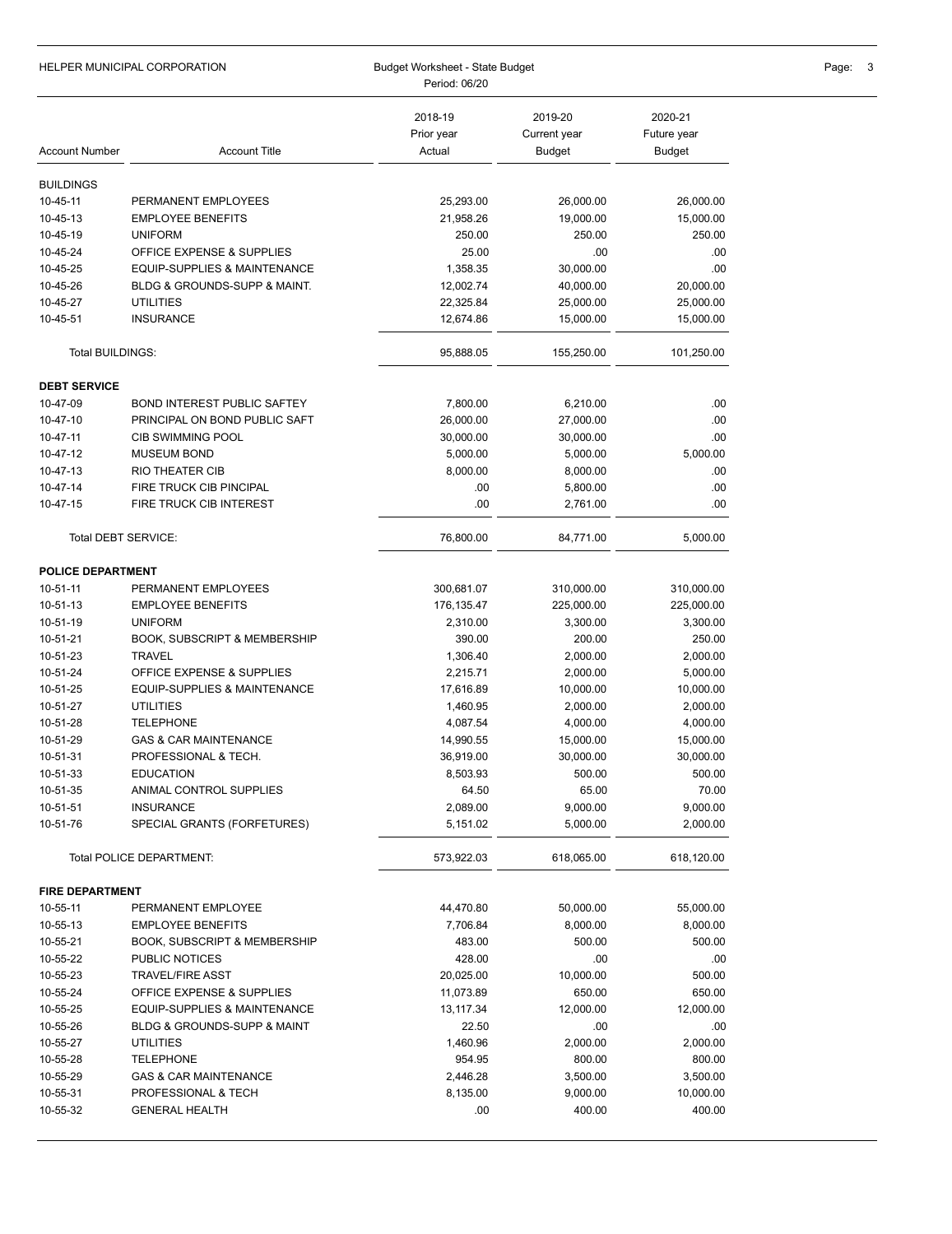|                           | HELPER MUNICIPAL CORPORATION            | Budget Worksheet - State Budget<br>Period: 06/20 | Page:                                    |                                  |  |
|---------------------------|-----------------------------------------|--------------------------------------------------|------------------------------------------|----------------------------------|--|
| <b>Account Number</b>     | <b>Account Title</b>                    | 2018-19<br>Prior year<br>Actual                  | 2019-20<br>Current year<br><b>Budget</b> | 2020-21<br>Future year<br>Budget |  |
| 10-55-33                  | <b>EDUCATION</b>                        | 680.70                                           | 3,000.00                                 | 3,000.00                         |  |
| 10-55-51                  | <b>INSURANCE</b>                        | 5,334.00                                         | 12,000.00                                | 12,000.00                        |  |
| 10-55-74                  | PURCHASES OF EQUIPMENT                  | 25,008.37                                        | 3,000.00                                 | 20,000.00                        |  |
| 10-55-91                  | TRANSFER TO MBA FIRE TRUCK              | .00                                              | .00                                      | 8,561.00                         |  |
|                           | Total FIRE DEPARTMENT:                  | 141,347.63                                       | 114,850.00                               | 136,911.00                       |  |
| <b>STREETS DEPARTMENT</b> |                                         |                                                  |                                          |                                  |  |
| 10-61-11                  | PERMANENT EMPLOYEES                     | 83,478.48                                        | 80,000.00                                | 80,000.00                        |  |
| 10-61-13                  | <b>EMPLOYEE BENEFITS</b>                | 67,057.58                                        | 65,000.00                                | 57,800.00                        |  |
| 10-61-19                  | <b>UNIFORM</b>                          | 750.00                                           | 750.00                                   | 750.00                           |  |
| 10-61-23                  | <b>TRAVEL</b>                           | 84.00                                            | 1,000.00                                 | 1,000.00                         |  |
| 10-61-24                  | OFFICE EXPENSE & SUPPLIES               | 154.71                                           | 300.00                                   | 300.00                           |  |
| 10-61-25                  | EQUIP-SUPPLIES & MAINTENANCE            | 23,555.08                                        | 10,000.00                                | 15,000.00                        |  |
| 10-61-26                  | BLDG & GROUNDS-SUPP & MAINT             | .00                                              | 500.00                                   | 500.00                           |  |
| 10-61-27                  | <b>UTILITIES</b>                        | 2,766.20                                         | 1,100.00                                 | 1,200.00                         |  |
| 10-61-28                  | <b>TELEPHONE</b>                        | 2,042.76                                         | 2,000.00                                 | 2,000.00                         |  |
| 10-61-29                  | <b>GAS &amp; MAINTENANCE</b>            | 11,906.34                                        | 8,000.00                                 | 8,000.00                         |  |
| 10-61-30                  | MAIN STREET WEDGE PROJECT               | 2,411.74                                         | .00                                      | 10,000.00                        |  |
| 10-61-33                  | <b>EDUCATION</b>                        | .00                                              | 1,000.00                                 | 1,000.00                         |  |
| 10-61-51                  | <b>INSURANCE</b>                        | 5,024.31                                         | 6,000.00                                 | 6,000.00                         |  |
| 10-61-55                  | <b>CLASS C ROAD EXPENSE</b>             | 32,882.86                                        | 200,000.00                               | 100,000.00                       |  |
| 10-61-74                  | PURCHASES OF EQUIPMENT                  | .00                                              | .00                                      | 13,800.00                        |  |
|                           | Total STREETS DEPARTMENT:               | 232,114.06                                       | 375,650.00                               | 297,350.00                       |  |
| <b>LIBRARY</b>            |                                         |                                                  |                                          |                                  |  |
| 10-63-11                  | PERMANENT EMPLOYEES                     | 23,680.65                                        | 26,000.00                                | 29,000.00                        |  |
| 10-63-13                  | <b>EMPLOYEE BENEFITS</b>                | 3,352.90                                         | 4,000.00                                 | 4,000.00                         |  |
| 10-63-21                  | <b>BOOK, SUBSCRIPT &amp; MEMBERSHIP</b> | 757.44                                           | 2,000.00                                 | 2,000.00                         |  |
| 10-63-22                  | PUBLIC NOTICES                          | 112.00                                           | 100.00                                   | 100.00                           |  |
| 10-63-23                  | <b>TRAVEL</b>                           | 179.24                                           | 250.00                                   | 250.00                           |  |
| 10-63-24                  | OFFICE EXPENSE & SUPPLIES               | 3,623.90                                         | 3,000.00                                 | 3,000.00                         |  |
| 10-63-25                  | EQUIP-SUPPLIES & MAINTENANCE            | 334.97                                           | 3,000.00                                 | 3,000.00                         |  |
| 10-63-28                  | TELEPHONE                               | 1,295.38                                         | 2,200.00                                 | 2,200.00                         |  |
| 10-63-31                  | PROFESSIONAL & TECH                     | 1,496.93                                         | 2,000.00                                 | 2,000.00                         |  |
| 10-63-51                  | <b>INSURANCE</b>                        | 2,000.00                                         | 2,000.00                                 | 2,000.00                         |  |
| 10-63-74                  | PURCHASES OF EQUIPMENT                  | 7,504.80                                         | .00                                      | .00.                             |  |
| 10-63-76                  | <b>GRANT CLEF</b>                       | 4,550.40                                         | 4,800.00                                 | 4,500.00                         |  |
| Total LIBRARY:            |                                         | 48,888.61                                        | 49,350.00                                | 52,050.00                        |  |
| <b>SWIMMING POOL</b>      |                                         |                                                  |                                          |                                  |  |
| 10-71-11                  | PERMANENT EMPLOYEES                     | 60,441.26                                        | 52,000.00                                | 1,100.00                         |  |
| 10-71-13                  | <b>EMPLOYEE BENEFITS</b>                | 7,016.26                                         | 5,200.00                                 | 100.00                           |  |
| 10-71-22                  | PUBLIC NOTICES                          | .00.                                             | 100.00                                   | .00.                             |  |
| 10-71-24                  | OFFICE EXPENSE & SUPPLIES               | 509.00                                           | 100.00                                   | .00.                             |  |
| 10-71-25                  | EQUIP-SUPPLIES & MAIN                   | 16,170.68                                        | 14,000.00                                | 7,000.00                         |  |
| 10-71-26                  | BLDG & GROUNDS-SUPP & MAINT             | 285.57                                           | .00                                      | .00.                             |  |
| 10-71-27                  | <b>UTILITIES</b>                        | 20,385.01                                        | 16,000.00                                | 3,000.00                         |  |
| 10-71-28                  | <b>TELEPHONE</b>                        | 429.76                                           | 350.00                                   | .00                              |  |
| 10-71-30                  | <b>CONCESSIONS</b>                      | 16,011.51                                        | 20,000.00                                | .00                              |  |
| 10-71-31                  | PROFESSIONAL & TECH                     | .00                                              | 50.00                                    | .00.                             |  |
| 10-71-51                  | <b>INSURANCE</b>                        | 2,500.00                                         | 5,000.00                                 | .00.                             |  |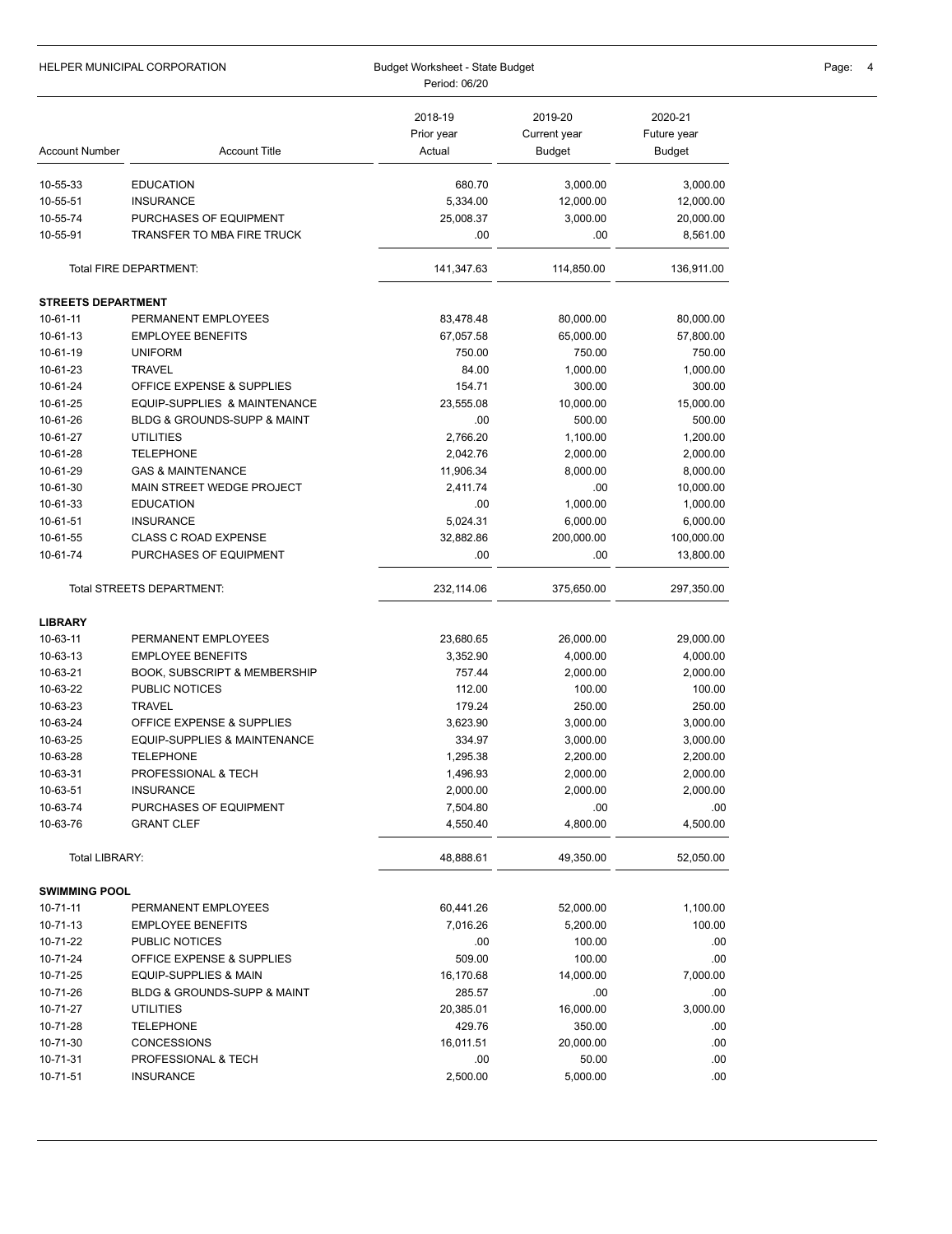|                              | HELPER MUNICIPAL CORPORATION               | Budget Worksheet - State Budget<br>Period: 06/20 |                                   |                                  | Page:<br>5 |
|------------------------------|--------------------------------------------|--------------------------------------------------|-----------------------------------|----------------------------------|------------|
| <b>Account Number</b>        | <b>Account Title</b>                       | 2018-19<br>Prior year<br>Actual                  | 2019-20<br>Current year<br>Budget | 2020-21<br>Future year<br>Budget |            |
|                              | Total SWIMMING POOL:                       | 123,749.05                                       | 112,800.00                        | 11,200.00                        |            |
|                              |                                            |                                                  |                                   |                                  |            |
| PARKS                        |                                            |                                                  |                                   |                                  |            |
| 10-73-11                     | PERMANENT EMPLOYEES                        | 16,785.40                                        | 16,000.00                         | 16,000.00                        |            |
| 10-73-13<br>10-73-19         | <b>EMPLOYEE BENEFITS</b><br><b>UNIFORM</b> | 1,970.84<br>200.00                               | 3,000.00                          | 3,000.00<br>200.00               |            |
| 10-73-22                     | PUBLIC NOTICES                             | 168.00                                           | 300.00<br>50.00                   | 50.00                            |            |
| 10-73-24                     | OFFICE EXPENSE & SUPPLIES                  | .00                                              | 100.00                            | 100.00                           |            |
| 10-73-25                     | EQUIP-SUPPLIES & MAINTENANCE               | 20,353.99                                        | 7,000.00                          | 500.00                           |            |
| 10-73-26                     | <b>BLDG &amp; GROUNDS-SUPP &amp; MAINT</b> | 550.75                                           | 8,000.00                          | 5,000.00                         |            |
| 10-73-27                     | <b>UTILITIES</b>                           | 13,253.17                                        | 14,000.00                         | 14,000.00                        |            |
| 10-73-29                     | <b>GAS &amp; MAINTENANCE</b>               | 1,120.72                                         | 2,000.00                          | 2,000.00                         |            |
| 10-73-51                     | <b>INSURANCE</b>                           | 1,000.00                                         | 1,000.00                          | 1,000.00                         |            |
| 10-73-75                     | SPECIAL PROJECTS-RAP                       | 8,882.52                                         | 8,000.00                          | 8,000.00                         |            |
| Total PARKS:                 |                                            | 64,285.39                                        | 59,450.00                         | 49,850.00                        |            |
| <b>CEMETERY</b>              |                                            |                                                  |                                   |                                  |            |
| 10-75-11                     | PERMANENT EMPLOYEES                        | 1,642.00                                         | 6,000.00                          | 6,000.00                         |            |
| 10-75-13                     | <b>EMPLOYEE BENEFITS</b>                   | 191.28                                           | 2,000.00                          | 2,000.00                         |            |
| 10-75-19                     | <b>UNIFORM</b>                             | .00                                              | 100.00                            | 100.00                           |            |
| 10-75-24                     | OFFICE EXPENSE & SUPPLIES                  | 826.34                                           | 100.00                            | 100.00                           |            |
| 10-75-25                     | EQUIP-SUPPLIES & MAINTENANCE               | 3,343.56                                         | 5,000.00                          | 5,000.00                         |            |
| 10-75-26                     | BLDG & GROUNDS-SUPP & MAINT                | 350.00                                           | .00                               | .00                              |            |
| 10-75-27                     | UTILITIES                                  | 2,006.23                                         | 600.00                            | 3,000.00                         |            |
| 10-75-29                     | <b>GAS &amp; MAINTENANCE</b>               | .00                                              | 400.00                            | 400.00                           |            |
| 10-75-51                     | <b>INSURANCE</b>                           | 679.65                                           | 700.00                            | 700.00                           |            |
| Total CEMETERY:              |                                            | 9,039.06                                         | 14,900.00                         | 17,300.00                        |            |
| <b>PLANNING &amp; ZONING</b> |                                            |                                                  |                                   |                                  |            |
| 10-77-22                     | PUBLIC NOTICES                             | 153.70                                           | 200.00                            | 200.00                           |            |
| 10-77-24                     | OFFICE EXPENSE & SUPPLIES                  | 2,508.73                                         | 200.00                            | 200.00                           |            |
|                              | Total PLANNING & ZONING:                   | 2,662.43                                         | 400.00                            | 400.00                           |            |
| <b>MUSEUM</b>                |                                            |                                                  |                                   |                                  |            |
| 10-91-11                     | PERMANENT EMPLOYEES                        | 21,981.40                                        | 26,000.00                         | 26,000.00                        |            |
| 10-91-13                     | <b>EMPLOYEE BENEFITS</b>                   | 2,564.05                                         | 3,200.00                          | 3,200.00                         |            |
| 10-91-21                     | <b>BOOK, SUBSCRIPT &amp; MEMBERSHIP</b>    | .00                                              | 100.00                            | 100.00                           |            |
| 10-91-22                     | PUBLIC NOTICES                             | 90.00                                            | 200.00                            | 200.00                           |            |
| 10-91-23                     | <b>TRAVEL</b>                              | .00                                              | 150.00                            | 150.00                           |            |
| 10-91-24                     | OFFICE EXPENSE & SUPPLIES                  | 1,533.83                                         | 2,000.00                          | 2,000.00                         |            |
| 10-91-25                     | EQUIP-SUPPLIES & MAINTENANCE               | 2,899.43                                         | 5,000.00                          | 4,000.00                         |            |
| 10-91-26                     | BLDG & GROUNDS-SUPP & MAINT                | .00                                              | 3,000.00                          | 3,000.00                         |            |
| 10-91-27                     | <b>UTILITIES</b>                           | 3,749.39                                         | 4,500.00                          | 4,500.00                         |            |
| 10-91-28                     | <b>TELEPHONE</b>                           | 2,546.16                                         | 2,200.00                          | 2,200.00                         |            |
| 10-91-29<br>10-91-31         | <b>GIFT SHOP</b><br>PROFESSIONAL & TECH    | 6,296.01<br>419.40                               | 5,000.00<br>600.00                | 5,000.00<br>500.00               |            |
| 10-91-33                     | <b>EDUCATION</b>                           | .00                                              | 100.00                            | 100.00                           |            |
| 10-91-51                     | <b>INSURANCE</b>                           | 1,000.00                                         | 1,000.00                          | 1,000.00                         |            |
| 10-91-74                     | PURCHASES OF EQUIPMENT                     | .00                                              | 1,000.00                          | .00                              |            |
| 10-91-75                     | <b>GRANTS</b>                              | 7,049.95                                         | 10,000.00                         | 7,000.00                         |            |
| 10-91-76                     | <b>UPL MEMORIAL</b>                        | 700.00                                           | 700.00                            | .00                              |            |
|                              |                                            |                                                  |                                   |                                  |            |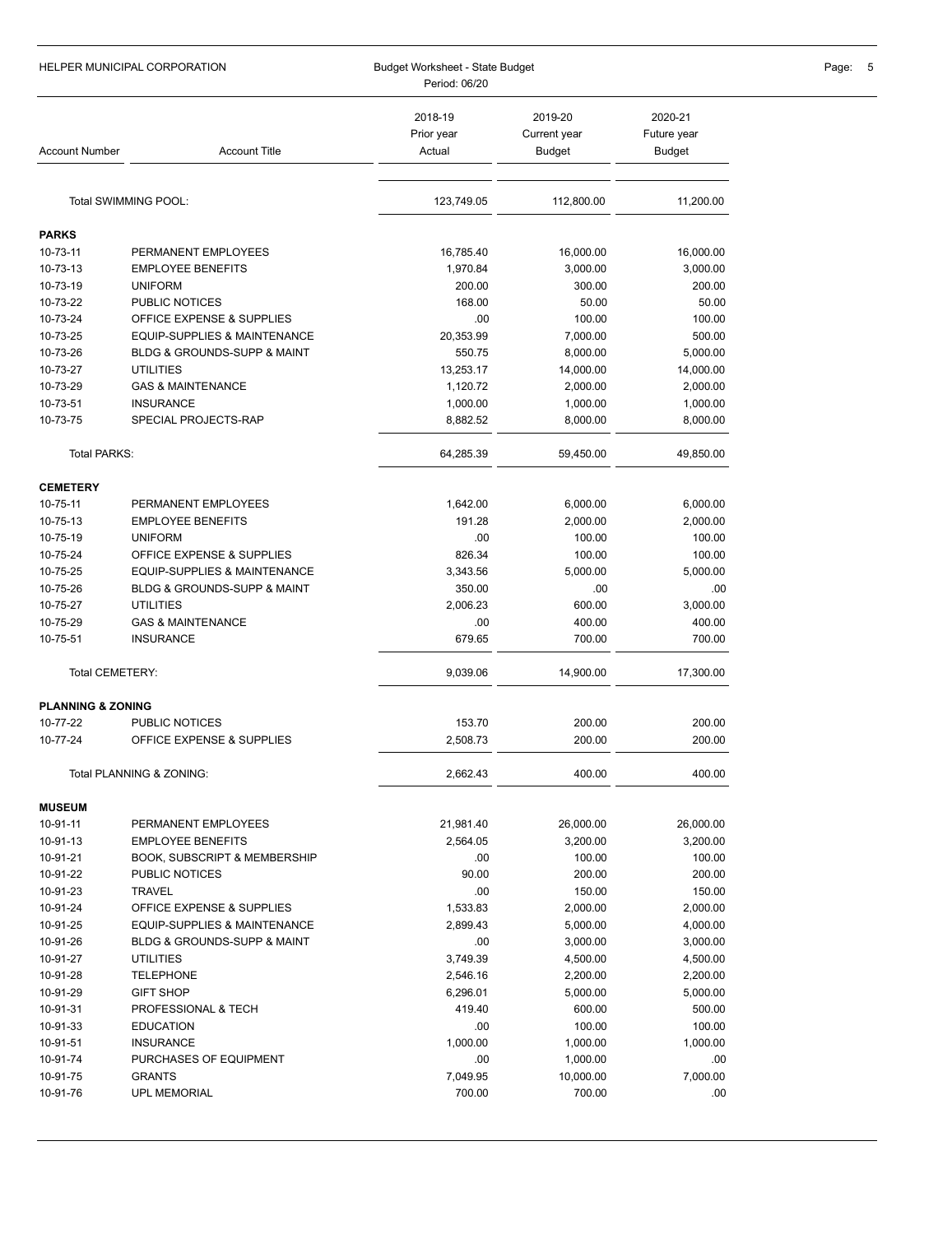| HELPER MUNICIPAL CORPORATION           |                      | Period: 06/20                   | Budget Worksheet - State Budget   |                                  |  |  |
|----------------------------------------|----------------------|---------------------------------|-----------------------------------|----------------------------------|--|--|
| <b>Account Number</b>                  | <b>Account Title</b> | 2018-19<br>Prior year<br>Actual | 2019-20<br>Current year<br>Budget | 2020-21<br>Future year<br>Budget |  |  |
| Total MUSEUM:                          |                      | 50,829.62                       | 64,750.00                         | 58,950.00                        |  |  |
| <b>GENERAL FUND Revenue Total:</b>     |                      | 1,913,351.53                    | 1,837,586.00                      | 1,517,631.00                     |  |  |
| <b>GENERAL FUND Expenditure Total:</b> |                      | 1,586,730.47                    | 1,837,586.00                      | 1,517,631.00                     |  |  |
| Net Total GENERAL FUND:                |                      | 326,621.06                      | .00                               | .00.                             |  |  |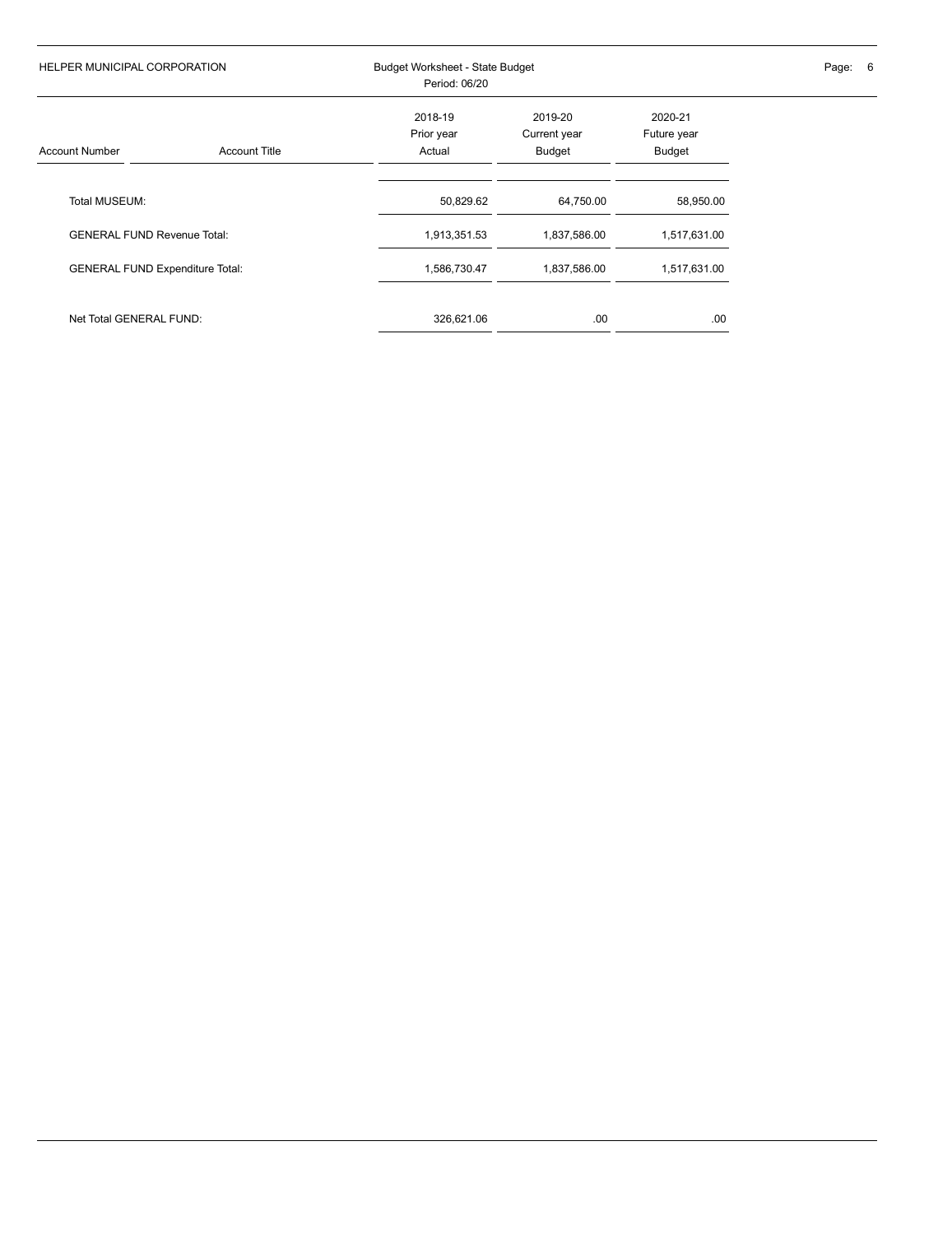| <b>HELPER MUNICIPAL CORPORATION</b> |                                                     | Period: 06/20                   | Budget Worksheet - State Budget   |                                  |  |  |
|-------------------------------------|-----------------------------------------------------|---------------------------------|-----------------------------------|----------------------------------|--|--|
| <b>Account Number</b>               | <b>Account Title</b>                                | 2018-19<br>Prior year<br>Actual | 2019-20<br>Current year<br>Budget | 2020-21<br>Future year<br>Budget |  |  |
|                                     | <b>COMMUNITY REINVESTMENT AGENCY</b>                |                                 |                                   |                                  |  |  |
| <b>INTERGOVERNMENTAL</b>            |                                                     |                                 |                                   |                                  |  |  |
| 21-38-15                            | <b>CONTRIBUTION FROM FUND BALANCE</b>               | .00.                            | .00                               | 3,000.00                         |  |  |
|                                     | Total INTERGOVERNMENTAL:                            | .00                             | .00                               | 3,000.00                         |  |  |
| <b>COMMUNITY REINVESTMENT</b>       |                                                     |                                 |                                   |                                  |  |  |
| 21-91-26                            | BLDG & GROUNDS-SUPP. & MAINT.                       | .00.                            | .00                               | 3,000.00                         |  |  |
|                                     | <b>Total COMMUNITY REINVESTMENT:</b>                | .00                             | .00                               | 3,000.00                         |  |  |
|                                     | <b>COMMUNITY REINVESTMENT AGENCY Revenue Total:</b> | .00                             | .00                               | 3,000.00                         |  |  |
|                                     | COMMUNITY REINVESTMENT AGENCY Expenditure Total:    | .00                             | .00                               | 3,000.00                         |  |  |
|                                     |                                                     |                                 |                                   |                                  |  |  |
|                                     | Net Total COMMUNITY REINVESTMENT AGENCY:            | .00                             | .00                               | .00.                             |  |  |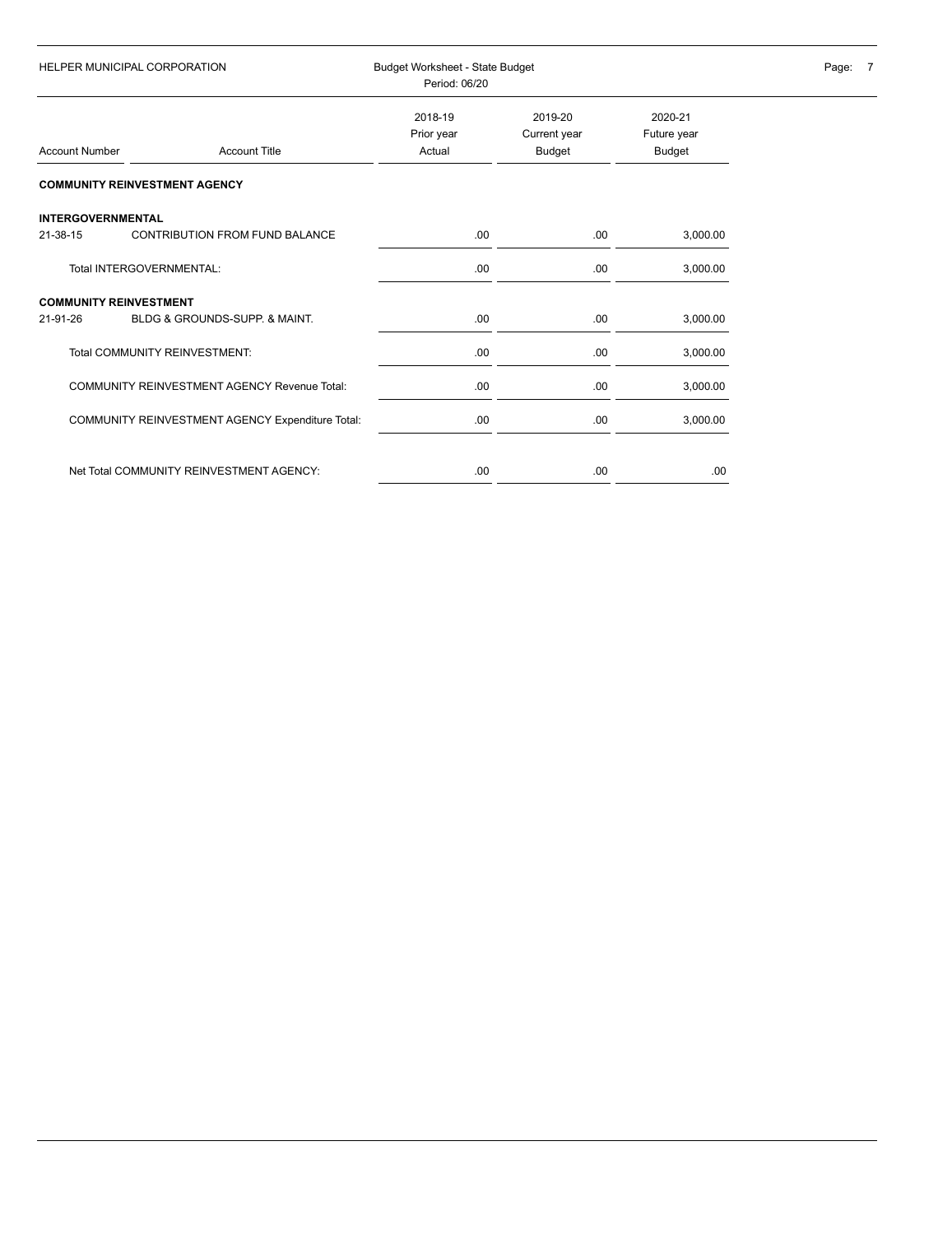| HELPER MUNICIPAL CORPORATION |                                                | Budget Worksheet - State Budget<br>Period: 06/20 | Page: 8                           |                                  |  |
|------------------------------|------------------------------------------------|--------------------------------------------------|-----------------------------------|----------------------------------|--|
| <b>Account Number</b>        | <b>Account Title</b>                           | 2018-19<br>Prior year<br>Actual                  | 2019-20<br>Current year<br>Budget | 2020-21<br>Future year<br>Budget |  |
|                              | <b>MUNICIPAL BULDING AUTHORITY</b>             |                                                  |                                   |                                  |  |
| <b>INTERGOVERNMENTAL</b>     |                                                |                                                  |                                   |                                  |  |
| 22-33-15                     | LEASE REVENUE INCOME P/S                       | .00.                                             | .00                               | 33,210.00                        |  |
| 22-33-16                     | LEASE REVENUE INCOME REC                       | .00.                                             | .00                               | 30,000.00                        |  |
|                              | Total INTERGOVERNMENTAL:                       | .00                                              | .00                               | 63,210.00                        |  |
| <b>MISCELLANEOUS</b>         |                                                |                                                  |                                   |                                  |  |
| 22-36-71                     | <b>TRANSFER FROM GENERAL FUND</b>              | .00.                                             | .00                               | 8,561.00                         |  |
| Total MISCELLANEOUS:         |                                                | .00                                              | .00                               | 8,561.00                         |  |
| <b>DEBT SERVICE MBA</b>      |                                                |                                                  |                                   |                                  |  |
| 22-47-09                     | <b>BOND INTEREST PUBLIC SAFTEY</b>             | .00.                                             | .00                               | 6,210.00                         |  |
| 22-47-10                     | PRINCIPAL ON BOND P/S & RIO                    | .00                                              | .00                               | 27,000.00                        |  |
| 22-47-11                     | CIB SWIMMING POOL                              | .00                                              | .00                               | 30,000.00                        |  |
| 22-47-14                     | FIRE TRUCK CIB PINCIPAL                        | .00                                              | .00                               | 8,561.00                         |  |
|                              | Total DEBT SERVICE MBA:                        | .00                                              | .00                               | 71,771.00                        |  |
|                              | MUNICIPAL BULDING AUTHORITY Revenue Total:     | .00                                              | .00                               | 71,771.00                        |  |
|                              | MUNICIPAL BULDING AUTHORITY Expenditure Total: | .00                                              | .00                               | 71,771.00                        |  |
|                              | Net Total MUNICIPAL BULDING AUTHORITY:         | .00                                              | .00                               | .00.                             |  |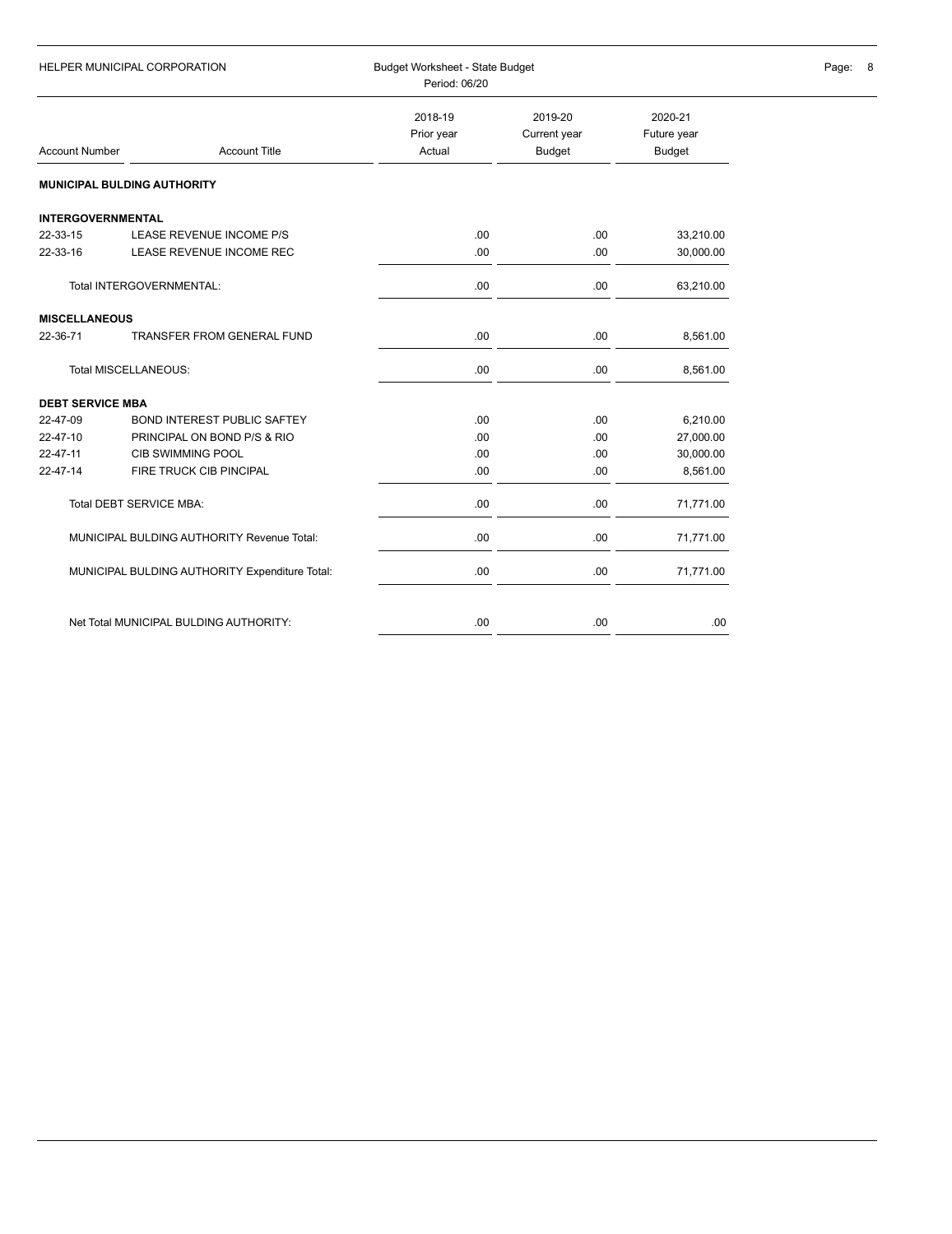| <b>HELPER MUNICIPAL CORPORATION</b> |                                                 | Budget Worksheet - State Budget<br>Period: 06/20 | Page: 9                           |                                  |  |
|-------------------------------------|-------------------------------------------------|--------------------------------------------------|-----------------------------------|----------------------------------|--|
| <b>Account Number</b>               | <b>Account Title</b>                            | 2018-19<br>Prior year<br>Actual                  | 2019-20<br>Current year<br>Budget | 2020-21<br>Future year<br>Budget |  |
|                                     | <b>CAP PROJ - RIVER RESTORATION</b>             |                                                  |                                   |                                  |  |
| 42-1414                             | ACCOUNTS REC-GOVERNMENTAL                       | 150,000.00                                       | .00                               | .00.                             |  |
| 42-2966<br><b>REVENUE</b>           | FUND BALANCE - RIVER ENHANCE.                   | 1,270.06                                         | .00                               | .00                              |  |
| 42-38-51                            | RIVER ENHANCEMENT GRANT                         | 379,036.00                                       | 450,000.00                        | 450,000.00                       |  |
| <b>Total REVENUE:</b>               |                                                 | 379,036.00                                       | 450,000.00                        | 450,000.00                       |  |
| <b>RIVER ENHANCEMENT</b>            |                                                 |                                                  |                                   |                                  |  |
| 42-94-26                            | BLDG, & GROUNDS-SUPP & MAINT.                   | 376,383.39                                       | 450,000.00                        | 450,000.00                       |  |
|                                     | <b>Total RIVER ENHANCEMENT:</b>                 | 376,383.39                                       | 450,000.00                        | 450,000.00                       |  |
|                                     | CAP PROJ - RIVER RESTORATION Revenue Total:     | 379,036.00                                       | 450,000.00                        | 450,000.00                       |  |
|                                     | CAP PROJ - RIVER RESTORATION Expenditure Total: | 376,383.39                                       | 450,000.00                        | 450,000.00                       |  |
|                                     | Net Total CAP PROJ - RIVER RESTORATION:         | 2,652.61                                         | .00                               | .00                              |  |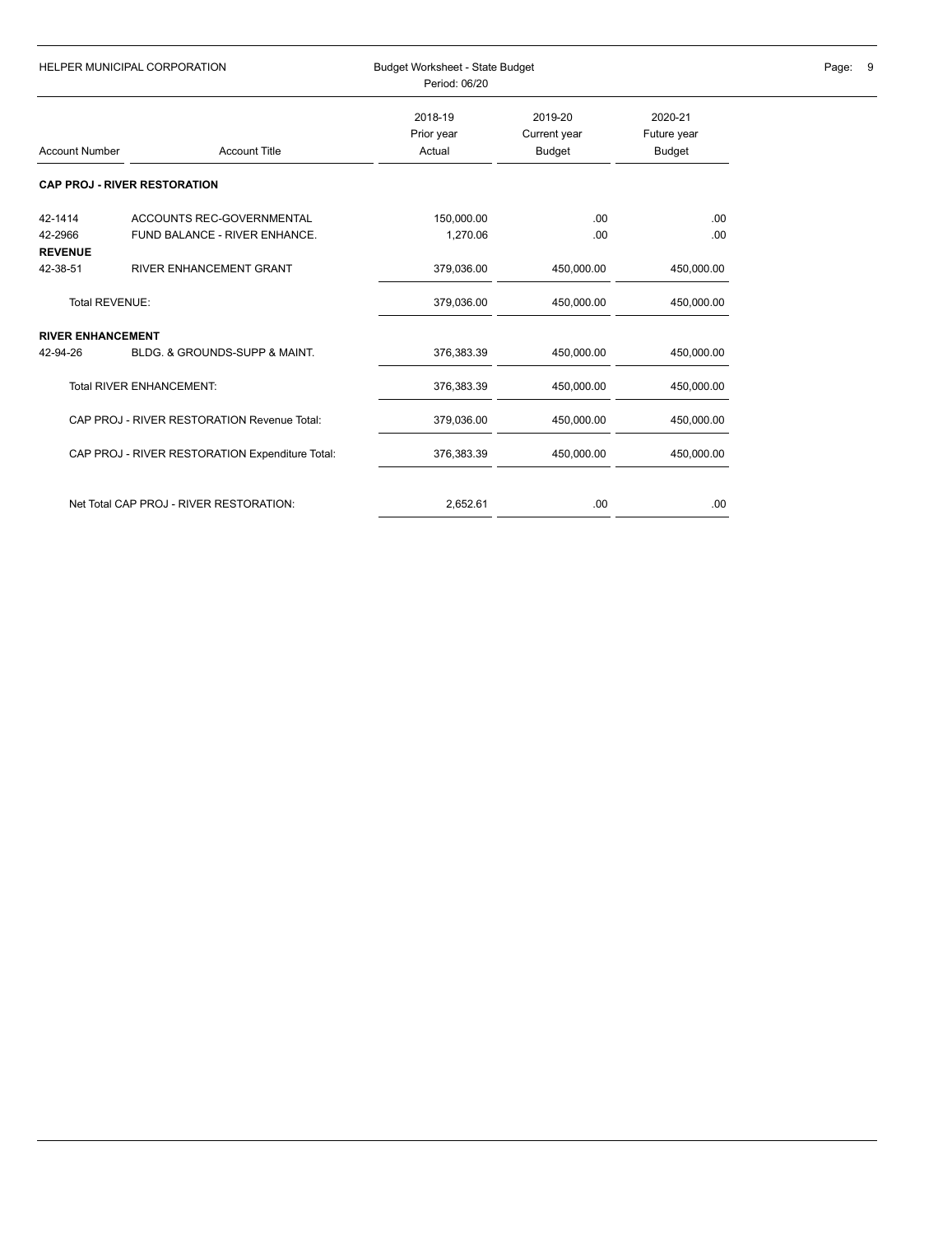| HELPER MUNICIPAL CORPORATION |                                    | Period: 06/20                   | Budget Worksheet - State Budget   |                                  |  |  |
|------------------------------|------------------------------------|---------------------------------|-----------------------------------|----------------------------------|--|--|
| <b>Account Number</b>        | <b>Account Title</b>               | 2018-19<br>Prior year<br>Actual | 2019-20<br>Current year<br>Budget | 2020-21<br>Future year<br>Budget |  |  |
| <b>CAP PROJ-MUSEUM</b>       |                                    |                                 |                                   |                                  |  |  |
| 44-1182<br><b>REVENUE</b>    | <b>CASH IN PTIF</b>                | 45,687.41                       | .00.                              | .00.                             |  |  |
| 44-38-72                     | MUSEUM BUILDING PROJECT            | .00                             | 45,000.00                         | .00                              |  |  |
| Total REVENUE:               |                                    | .00                             | 45,000.00                         | .00.                             |  |  |
| <b>EXPENDITURES</b>          |                                    |                                 |                                   |                                  |  |  |
| 44-96-26                     | BLDG & GROUNDS-SUPP. & MAINT.      | .00                             | 45,000.00                         | .00                              |  |  |
|                              | <b>Total EXPENDITURES:</b>         | .00                             | 45,000.00                         | .00.                             |  |  |
|                              | CAP PROJ-MUSEUM Revenue Total:     | .00                             | 45,000.00                         | .00                              |  |  |
|                              | CAP PROJ-MUSEUM Expenditure Total: | .00                             | 45,000.00                         | .00.                             |  |  |
|                              | Net Total CAP PROJ-MUSEUM:         | .00                             | .00                               | .00.                             |  |  |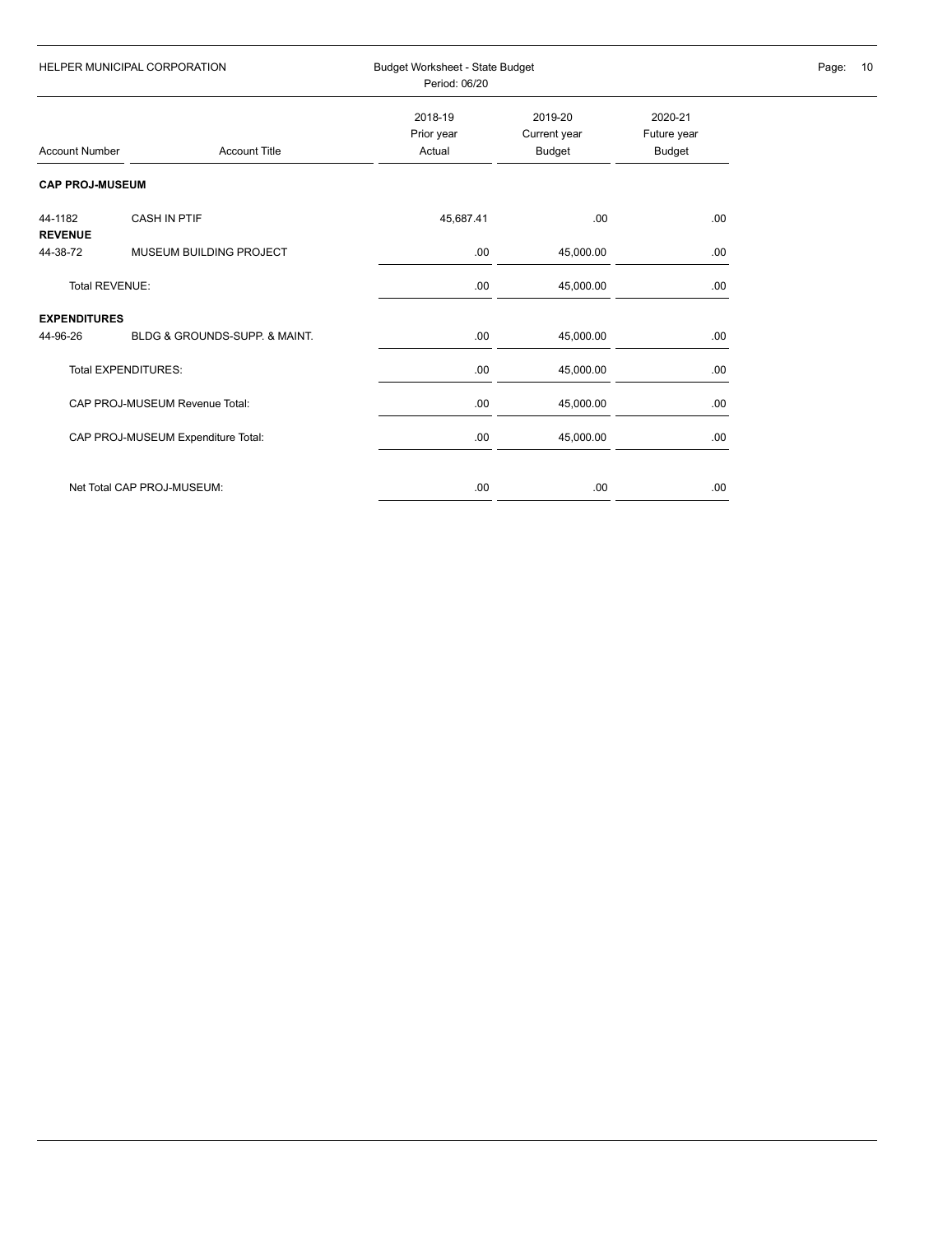| HELPER MUNICIPAL CORPORATION |                                          | Budget Worksheet - State Budget<br>Period: 06/20 | Page:<br>-11                      |                                         |  |
|------------------------------|------------------------------------------|--------------------------------------------------|-----------------------------------|-----------------------------------------|--|
| <b>Account Number</b>        | <b>Account Title</b>                     | 2018-19<br>Prior year<br>Actual                  | 2019-20<br>Current year<br>Budget | 2020-21<br>Future year<br><b>Budget</b> |  |
| WATER FUND                   |                                          |                                                  |                                   |                                         |  |
| <b>WATER REVENUE</b>         |                                          |                                                  |                                   |                                         |  |
| 51-37-21                     | WATER CHARGES FOR SERVICES               | 709,437.20                                       | 750,000.00                        | 750,000.00                              |  |
| 51-37-25                     | <b>WATER CONNECTION FEES</b>             | 3,369.40                                         | 2,000.00                          | 2,000.00                                |  |
| 51-37-31                     | WATER INTEREST INCOME                    | 1,044.68                                         | 4,000.00                          | 4,000.00                                |  |
| 51-37-35                     | WATER SUNDRY REVENUES                    | 28,861.00                                        | 15,000.00                         | 15,000.00                               |  |
| 51-37-36                     | STORM DRAIN REVENUES                     | 70,152.86                                        | 70,000.00                         | 70,000.00                               |  |
|                              | Total WATER REVENUE:                     | 812,865.14                                       | 841,000.00                        | 841,000.00                              |  |
| <b>GRANT/LOAN REVENUE</b>    |                                          |                                                  |                                   |                                         |  |
| 51-38-70                     | <b>CIB SPRINGS</b>                       | 752.16                                           | .00                               | .00                                     |  |
|                              | Total GRANT/LOAN REVENUE:                | 752.16                                           | .00                               | .00                                     |  |
| <b>WATER DEPARTMENT</b>      |                                          |                                                  |                                   |                                         |  |
| 51-80-11                     | PERMANENT EMPLOYEES                      | 94,450.26                                        | 80,000.00                         | 88,000.00                               |  |
| 51-80-13                     | <b>EMPLOYEE BENEFITS</b>                 | 94,866.55                                        | 60,000.00                         | 65,000.00                               |  |
| 51-80-19                     | <b>UNIFORM</b>                           | 500.00                                           | 500.00                            | 500.00                                  |  |
| 51-80-21                     | <b>BOOK, SUBSCRIPT &amp; MEMBERSHIP</b>  | 5,799.58                                         | 5,000.00                          | 5,000.00                                |  |
| 51-80-22                     | PUBLIC NOTICES                           | 120.00                                           | .00                               | .00                                     |  |
| 51-80-23                     | <b>TRAVEL</b>                            | 341.00                                           | 3,000.00                          | 3,000.00                                |  |
| 51-80-24                     | OFFICE EXPENSE & SUPPLIES                | 5,461.07                                         | 6,000.00                          | 6,000.00                                |  |
| 51-80-25                     | EQUIP. SUPPLIES & MAINTENANCE            | 31,377.83                                        | 6,000.00                          | 36,000.00                               |  |
| 51-80-26                     | BLDG & GROUNDS-SUPP & MAINT              | .00                                              | 30,000.00                         | .00                                     |  |
| 51-80-27                     | <b>UTILITIES</b>                         | 9,545.37                                         | 7,000.00                          | 7,000.00                                |  |
| 51-80-28                     | <b>TELEPHONE</b>                         | 716.43                                           | 700.00                            | 700.00                                  |  |
| 51-80-29                     | <b>GAS &amp; MAINTENANCE</b>             | 4,305.68                                         | 5,000.00                          | 5,000.00                                |  |
| 51-80-31                     | PROFESSIONAL & TECH                      | 4,215.00                                         | 3,000.00                          | 9,300.00                                |  |
| 51-80-32                     | <b>GENERAL HEALTH</b>                    | .00                                              | 300.00                            | 300.00                                  |  |
| 51-80-33<br>51-80-41         | <b>EDUCATION</b><br>POWER PURCHASED UP&L | 270.00<br>2,480.61                               | 3,000.00<br>3,000.00              | 3,000.00<br>3,000.00                    |  |
| 51-80-43                     | <b>WATER PURCHASE</b>                    | 29,903.43                                        | 30,000.00                         | 30,000.00                               |  |
| 51-80-44                     | <b>WATER LINES PROJECT</b>               | 246.90                                           | .00                               | .00                                     |  |
| 51-80-51                     | <b>INSURANCES</b>                        | 9,000.00                                         | 9,000.00                          | 9,000.00                                |  |
| 51-80-53                     | <b>INTEREST EXPENSE</b>                  | 160,262.50                                       | 170,000.00                        | 151,850.00                              |  |
| 51-80-55                     | <b>BAD DEBT/OVERAGE/SHORTAGE</b>         | 7,162.59                                         | .00                               | .00                                     |  |
| 51-80-56                     | <b>WATER SAMPLES</b>                     | 2,716.00                                         | 4,000.00                          | 4,000.00                                |  |
| 51-80-58                     | <b>DEPRECIATION</b>                      | 648,899.07                                       | 120,000.00                        | 120,000.00                              |  |
|                              | Total WATER DEPARTMENT:                  | 1,112,639.87                                     | 545,500.00                        | 546,650.00                              |  |
|                              | <b>WATER FUND Revenue Total:</b>         | 813,617.30                                       | 841,000.00                        | 841,000.00                              |  |
|                              | <b>WATER FUND Expenditure Total:</b>     | 1,112,639.87                                     | 545,500.00                        | 546,650.00                              |  |
|                              | Net Total WATER FUND:                    | 299,022.57-                                      | 295,500.00                        | 294,350.00                              |  |
|                              |                                          |                                                  |                                   |                                         |  |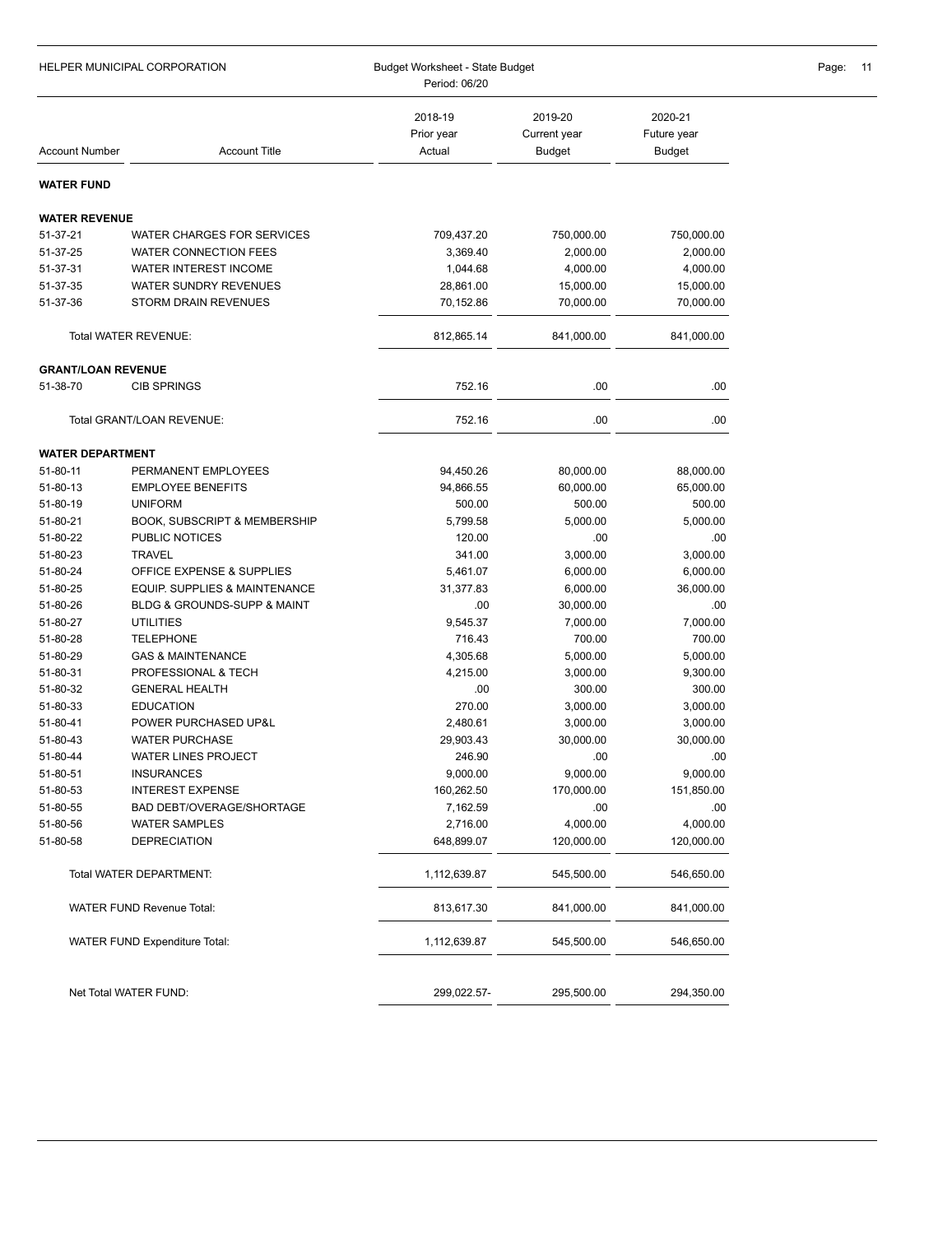| HELPER MUNICIPAL CORPORATION |                                 | Budget Worksheet - State Budget<br>Period: 06/20 |                                   | Page:<br>12                      |  |
|------------------------------|---------------------------------|--------------------------------------------------|-----------------------------------|----------------------------------|--|
| <b>Account Number</b>        | <b>Account Title</b>            | 2018-19<br>Prior year<br>Actual                  | 2019-20<br>Current year<br>Budget | 2020-21<br>Future year<br>Budget |  |
| <b>SEWER</b>                 |                                 |                                                  |                                   |                                  |  |
| <b>SEWER</b>                 |                                 |                                                  |                                   |                                  |  |
| 52-37-41                     | SEWER CHARGES FOR SERVICES      | 667,961.65                                       | 630,000.00                        | 630,000.00                       |  |
| 52-37-45                     | SEWER CONNECTION FEES           | 250.00                                           | 500.00                            | 500.00                           |  |
| 52-37-51                     | SEWER INTEREST INCOME           | 980.62                                           | 3,000.00                          | 3,000.00                         |  |
| Total SEWER:                 |                                 | 669,192.27                                       | 633,500.00                        | 633,500.00                       |  |
| <b>SEWER</b>                 |                                 |                                                  |                                   |                                  |  |
| 52-80-11                     | PERMANENT EMPLOYEES             | 9,070.38                                         | 10,000.00                         | 10,000.00                        |  |
| 52-80-13                     | <b>EMPLOYEE BENEFITS</b>        | 9,431.55                                         | 6,000.00                          | 7,000.00                         |  |
| 52-80-24                     | OFFICE EXPENSE & SUPPLIES       | 745.00                                           | 800.00                            | 800.00                           |  |
| 52-80-25                     | EQUIP-SUPPLIES & MAINTENANCE    | 7,847.30                                         | 10,000.00                         | 10,000.00                        |  |
| 52-80-27                     | <b>UTILITIES</b>                | .00                                              | 500.00                            | 500.00                           |  |
| 52-80-41                     | SEWER COLLECTION SERVICE        | 259,921.21                                       | 260,000.00                        | 260,000.00                       |  |
| 52-80-53                     | <b>INTEREST EXPENSE</b>         | 127,875.00                                       | 132,000.00                        | 124,500.00                       |  |
| 52-80-58                     | <b>DEPRECIATION</b>             | 220,271.46                                       | 200,000.00                        | 200,000.00                       |  |
| Total SEWER:                 |                                 | 635,161.90                                       | 619,300.00                        | 612,800.00                       |  |
|                              | <b>SEWER Revenue Total:</b>     | 669,192.27                                       | 633,500.00                        | 633,500.00                       |  |
|                              | <b>SEWER Expenditure Total:</b> | 635,161.90                                       | 619,300.00                        | 612,800.00                       |  |
| Net Total SEWER:             |                                 | 34,030.37                                        | 14,200.00                         | 20,700.00                        |  |
|                              |                                 |                                                  |                                   |                                  |  |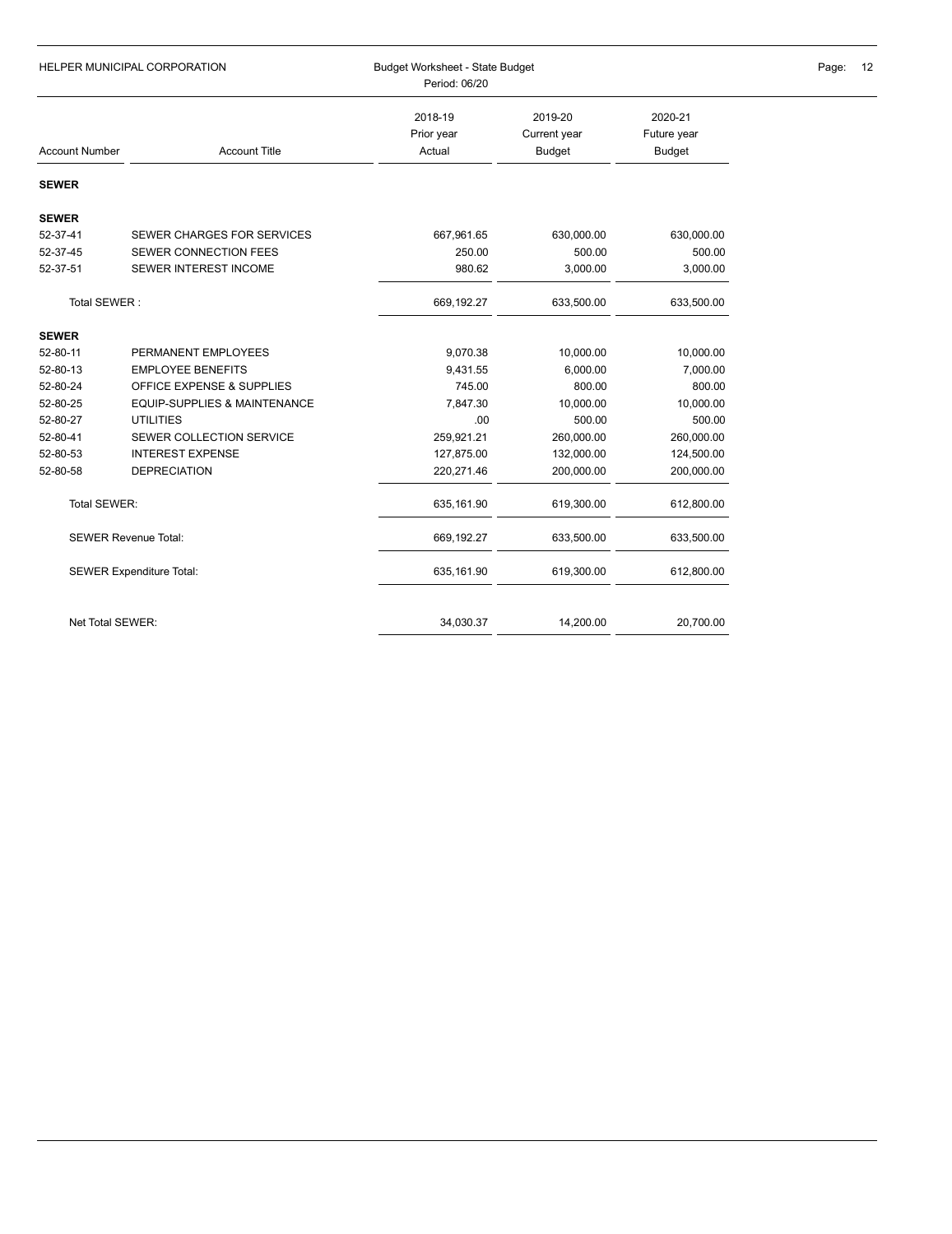| HELPER MUNICIPAL CORPORATION   |                                 | Budget Worksheet - State Budget<br>Period: 06/20 |                                   |                                         | Page:<br>13 |
|--------------------------------|---------------------------------|--------------------------------------------------|-----------------------------------|-----------------------------------------|-------------|
| <b>Account Number</b>          | <b>Account Title</b>            | 2018-19<br>Prior year<br>Actual                  | 2019-20<br>Current year<br>Budget | 2020-21<br>Future year<br><b>Budget</b> |             |
| <b>ELECTRIC</b>                |                                 |                                                  |                                   |                                         |             |
| <b>ELECTRIC CHARGES</b>        |                                 |                                                  |                                   |                                         |             |
| 53-37-05                       | ELECTRIC CONNECTION FEES        | 5,575.00                                         | 6,000.00                          | 6,000.00                                |             |
| 53-37-09                       | <b>TAXABLE REVENUES</b>         | 786,108.52                                       | 800,000.00                        | 800,000.00                              |             |
| 53-37-10                       | NON TAXABLE REVENUE             | 125,182.23                                       | 170,000.00                        | 170,000.00                              |             |
| 53-37-11                       | ELECTRIC INTEREST INCOME        | 6,406.14                                         | 7,800.00                          | 7,800.00                                |             |
| 53-37-15                       | ELECTRIC SUNDRY REVENUES        | 110,299.32                                       | 85,000.00                         | 85,000.00                               |             |
| <b>Total ELECTRIC CHARGES:</b> |                                 | 1,033,571.21                                     | 1,068,800.00                      | 1,068,800.00                            |             |
| <b>ELECTRIC</b>                |                                 |                                                  |                                   |                                         |             |
| 53-80-11                       | PERMANENT EMPLOYEES             | 51,270.23                                        | 58,000.00                         | 59,000.00                               |             |
| 53-80-13                       | <b>EMPLOYEE BENEFITS</b>        | 35,880.86                                        | 22,000.00                         | 25,000.00                               |             |
| 53-80-24                       | OFFICE EXPENSE & SUPPLIES       | 12,084.31                                        | 20,000.00                         | 20,000.00                               |             |
| 53-80-25                       | EQUIP-SUPPLIES & MAINTENANCE    | 102,041.06                                       | 60,000.00                         | 85,000.00                               |             |
| 53-80-26                       | BLDG & GROUNDS-SUPPL & MAINT    | 391.80                                           | 8,500.00                          | 10,000.00                               |             |
| 53-80-27                       | <b>UTILITIES</b>                | 6,169.19                                         | 6,000.00                          | 6,000.00                                |             |
| 53-80-28                       | <b>TELEPHONE</b>                | 743.83                                           | 800.00                            | 800.00                                  |             |
| 53-80-29                       | POWER PURCHASED/UP&L-WAPA       | 438,373.17                                       | 500,000.00                        | 440,000.00                              |             |
| 53-80-31                       | <b>PROFESSIONAL &amp; TECH</b>  | 750.00                                           | 4,000.00                          | 4,000.00                                |             |
| 53-80-51                       | <b>INSURANCE</b>                | 9,429.23                                         | 9,500.00                          | 8,000.00                                |             |
| 53-80-55                       | <b>SALES TAXES</b>              | 1,540.33                                         | .00                               | .00                                     |             |
| 53-80-56                       | <b>CONTINGENCY</b>              | 11,936.40                                        | 12,000.00                         | 12,000.00                               |             |
| 53-80-58                       | <b>DEPRECIATION</b>             | 113,384.83                                       | .00                               | .00                                     |             |
| 53-80-61                       | <b>BANK CHARGES</b>             | 22,816.73                                        | 18,000.00                         | 18,000.00                               |             |
| 53-80-91                       | <b>TRANSFER TO GENERAL FUND</b> | 350,000.00                                       | 350,000.00                        | 350,000.00                              |             |
| <b>Total ELECTRIC:</b>         |                                 | 1,156,811.97                                     | 1,068,800.00                      | 1,037,800.00                            |             |
| <b>ELECTRIC Revenue Total:</b> |                                 | 1,033,571.21                                     | 1,068,800.00                      | 1,068,800.00                            |             |
| ELECTRIC Expenditure Total:    |                                 | 1,156,811.97                                     | 1,068,800.00                      | 1,037,800.00                            |             |
| Net Total ELECTRIC:            |                                 | 123,240.76-                                      | .00                               | 31,000.00                               |             |